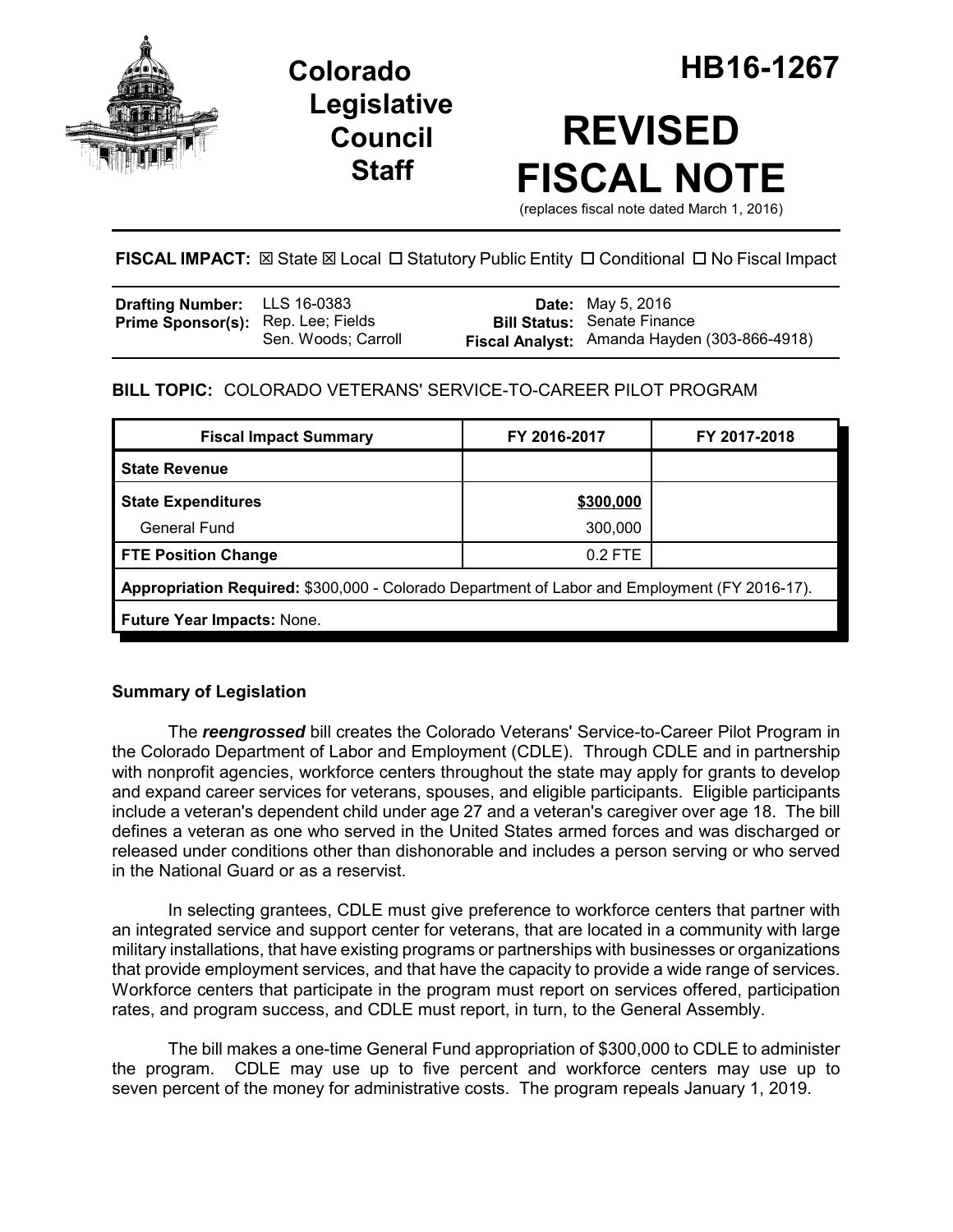May 5, 2016

#### **Background**

CDLE operates 77 workforce centers in 53 counties across the state. Through workforce centers, the CDLE employs state veterans representatives, who provide one-on-one assistance to veterans. There are approximately 400,000 veterans living in Colorado.

#### **State Expenditures**

This bill increases state General Fund expenditures by \$300,000 and 0.2 FTE in FY 2016-17 in CDLE. These costs are listed in Table 1 and explained below.

| Table 1. Expenditures Under HB16-1267              |            |            |  |  |  |
|----------------------------------------------------|------------|------------|--|--|--|
| <b>Cost Components</b>                             | FY 2016-17 | FY 2017-18 |  |  |  |
| <b>Personal Services</b>                           | \$9,858    | \$0        |  |  |  |
| FTE.                                               | $0.2$ FTE  |            |  |  |  |
| <b>Operating Expenses and Capital Outlay Costs</b> | 190        |            |  |  |  |
| <b>Centrally Appropriated Costs</b>                | 2,446      |            |  |  |  |
| <b>Total Grant Funds</b>                           | 287,506    |            |  |  |  |
| <b>TOTAL</b>                                       | \$300,000  | 50         |  |  |  |

*Colorado Department of Labor and Employment (CDLE).* CDLE requires \$300,000 and 0.2 FTE in FY 2016-17 to develop an application process and contract requirements, to select grantees and disburse funds, to monitor programs, and to consolidate reports on progress and program success. Costs have been prorated to reflect a September 1, 2016, start date. The fiscal note assumes that the five percent (\$15,000) set aside for administration will cover first year costs of \$12,494 (which include centrally appropriated costs). In FY 2016-17, CDLE will disburse one-time funding of \$287,506 as grants, of which workforce center recipients can use up to seven percent for administration. The fiscal note assumes that workload to monitor programs and report on progress will continue into FY 2017-18 but will be accomplished within existing appropriations.

*Indirect costs.* Because the bill specifies that indirect costs associated with administration of the grant program are to be paid from the \$300,000 appropriation, the indirect costs are included in the appropriation and not addressed through the annual budget process. Table 2 below summarizes indirect costs under the bill.

| Table 2. Indirect Costs Under HB16-1267                              |            |            |  |  |  |
|----------------------------------------------------------------------|------------|------------|--|--|--|
| <b>Cost Components</b>                                               | FY 2016-17 | FY 2017-18 |  |  |  |
| Employee Insurance (Health, Life, Dental, and Short-term Disability) | \$1,602    | \$0        |  |  |  |
| Supplemental Employee Retirement Payments                            | 844        |            |  |  |  |
| <b>TOTAL</b>                                                         | \$2,446    | \$0        |  |  |  |